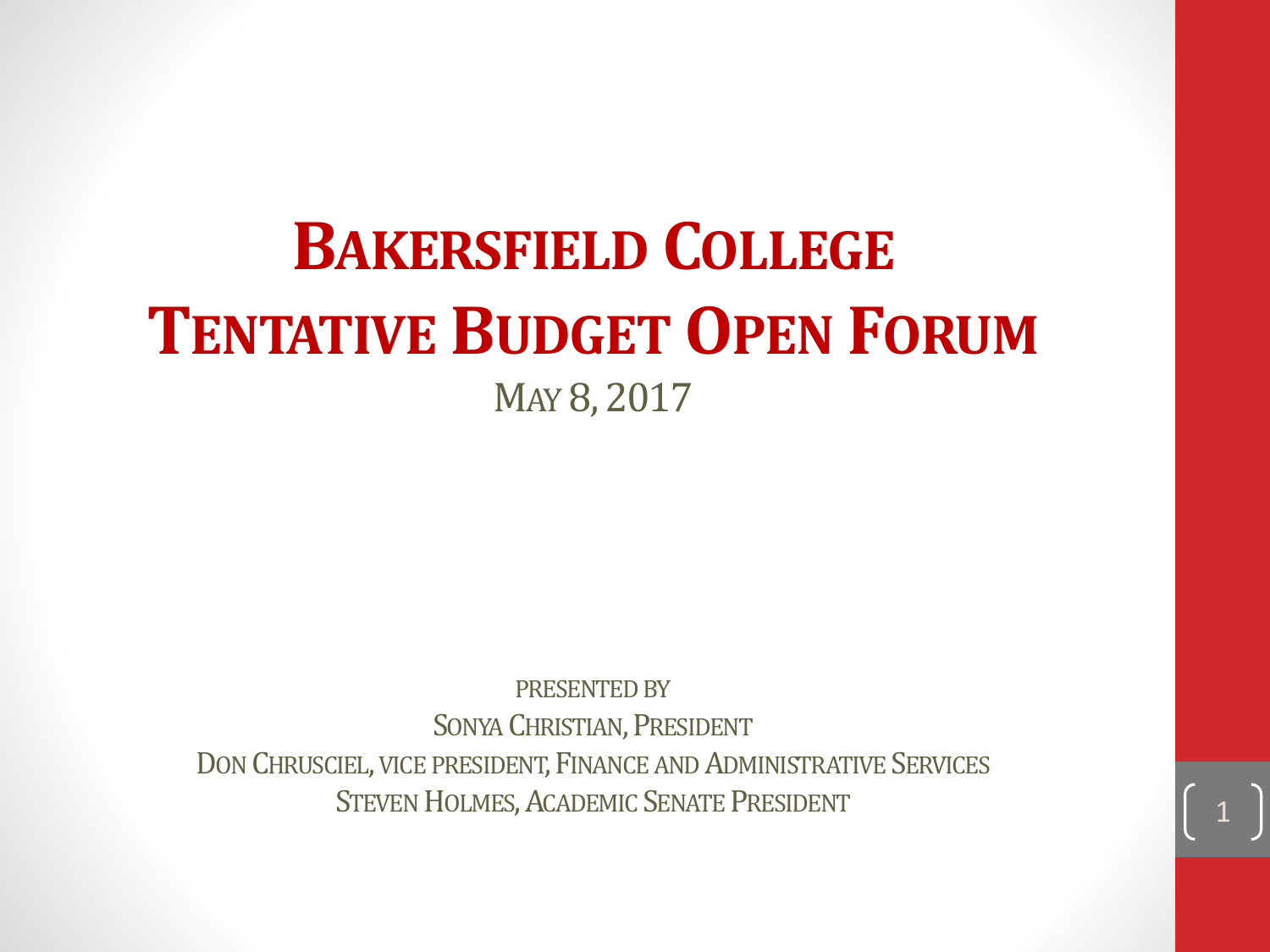# **TOPICS OF DISCUSSION**

- **President** 
	- Tentative Budget Overview
	- Labor Budget
	- FTES
	- 50% Ratio
	- Reserve Overview
- Vice President, Finance and Administrative Services

- Adopted Budget Longitudinal Review
- Proposed Tentative Budget
	- Revenue
	- Expenses
	- Restricted Programs
- **Academic Senate President** 
	- Budget Allocation Model (BAM) Committee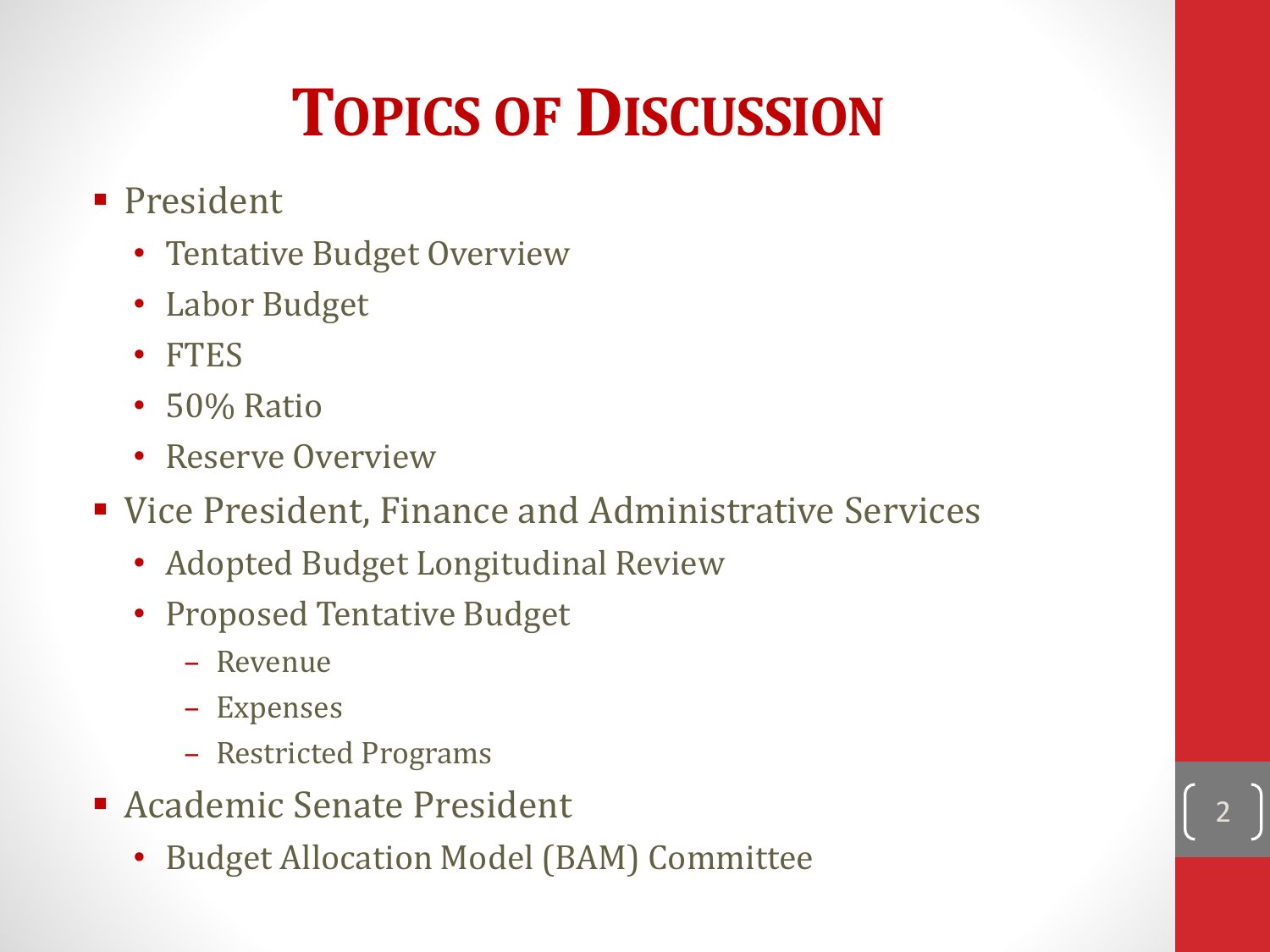#### **TENTATIVE BUDGETOPEN FORUM**



**Sonya Christian** President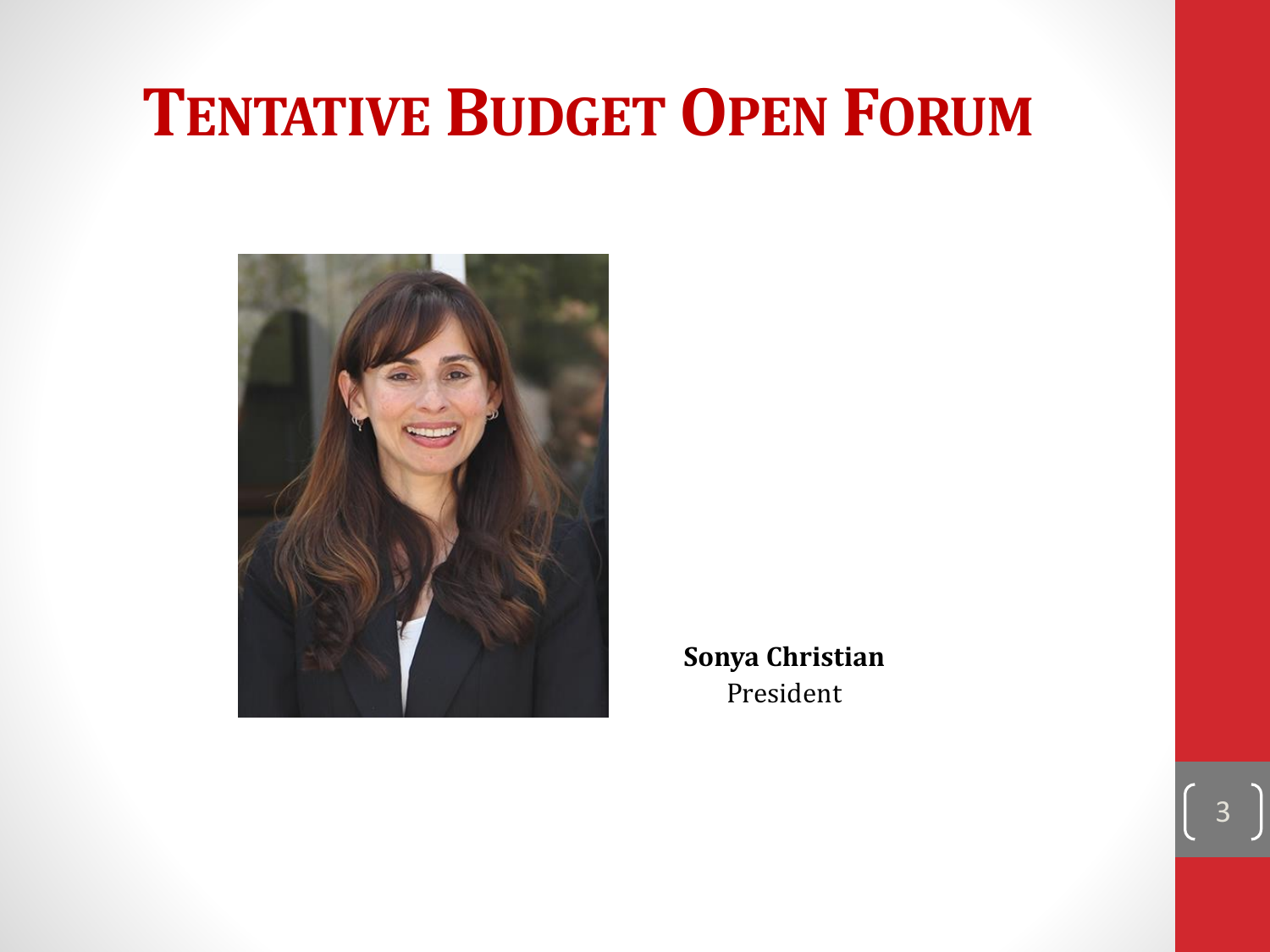## **TENTATIVE BUDGETOVERVIEW**

All operations were asked to keep nonlabor increases below 2.5%. We are taking a conservative approach to budgeting.

The District has allocated an additional \$3 million for the Tentative Budget above FY16-17.

 $2.5%$ 

All overages for the Tentative Budget will be absorbed by the BC Reserve including the \$1.6 million for salaries & benefits.



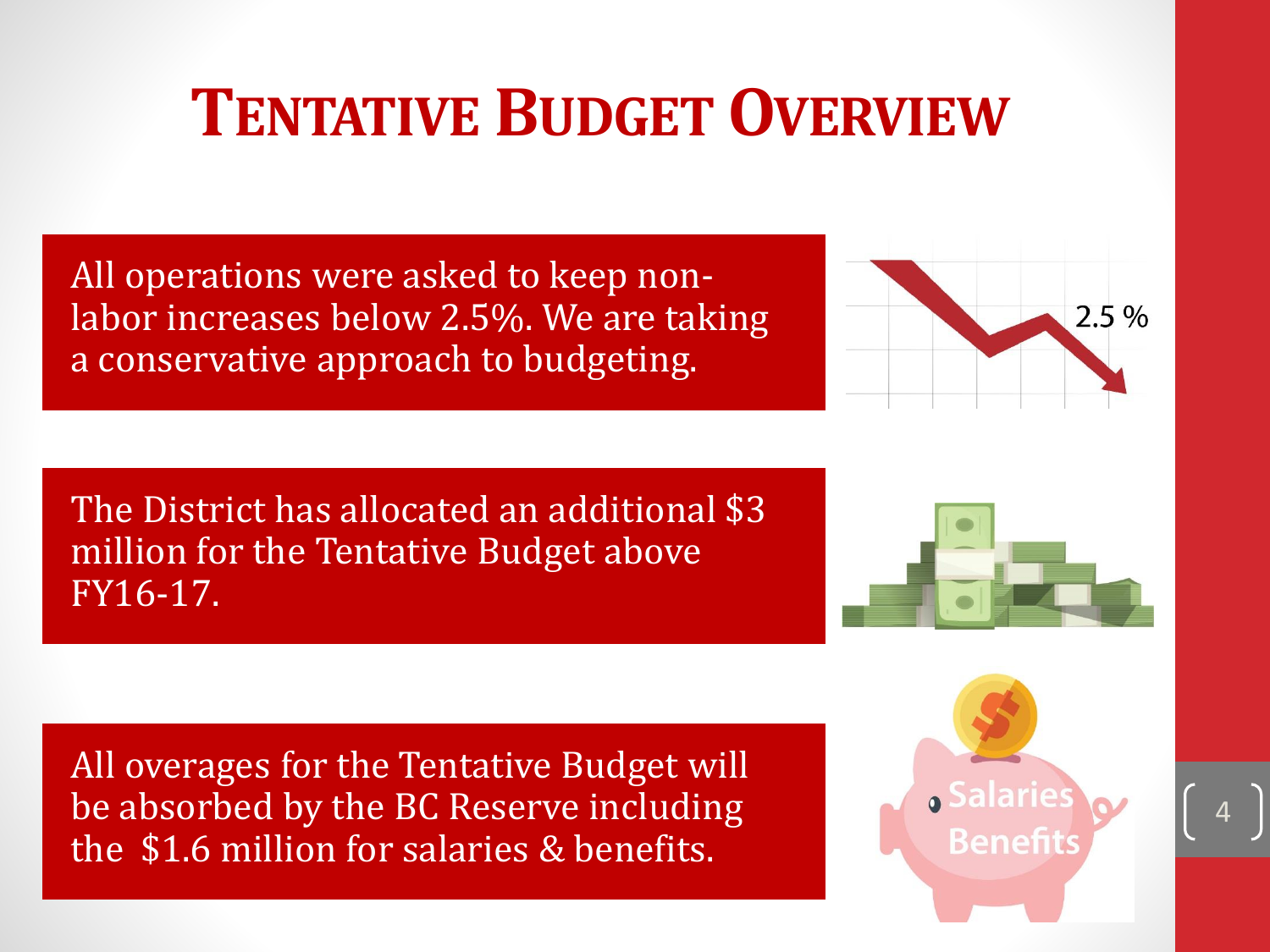#### **LABOR BUDGET**

The BC Faculty Obligation Number (FON) requires hiring 55 Faculty, 36 New Faculty, and 19 Replacements due to retirements.

Non-instructional and classified positions have been designated a budget of \$800,000- \$900,000.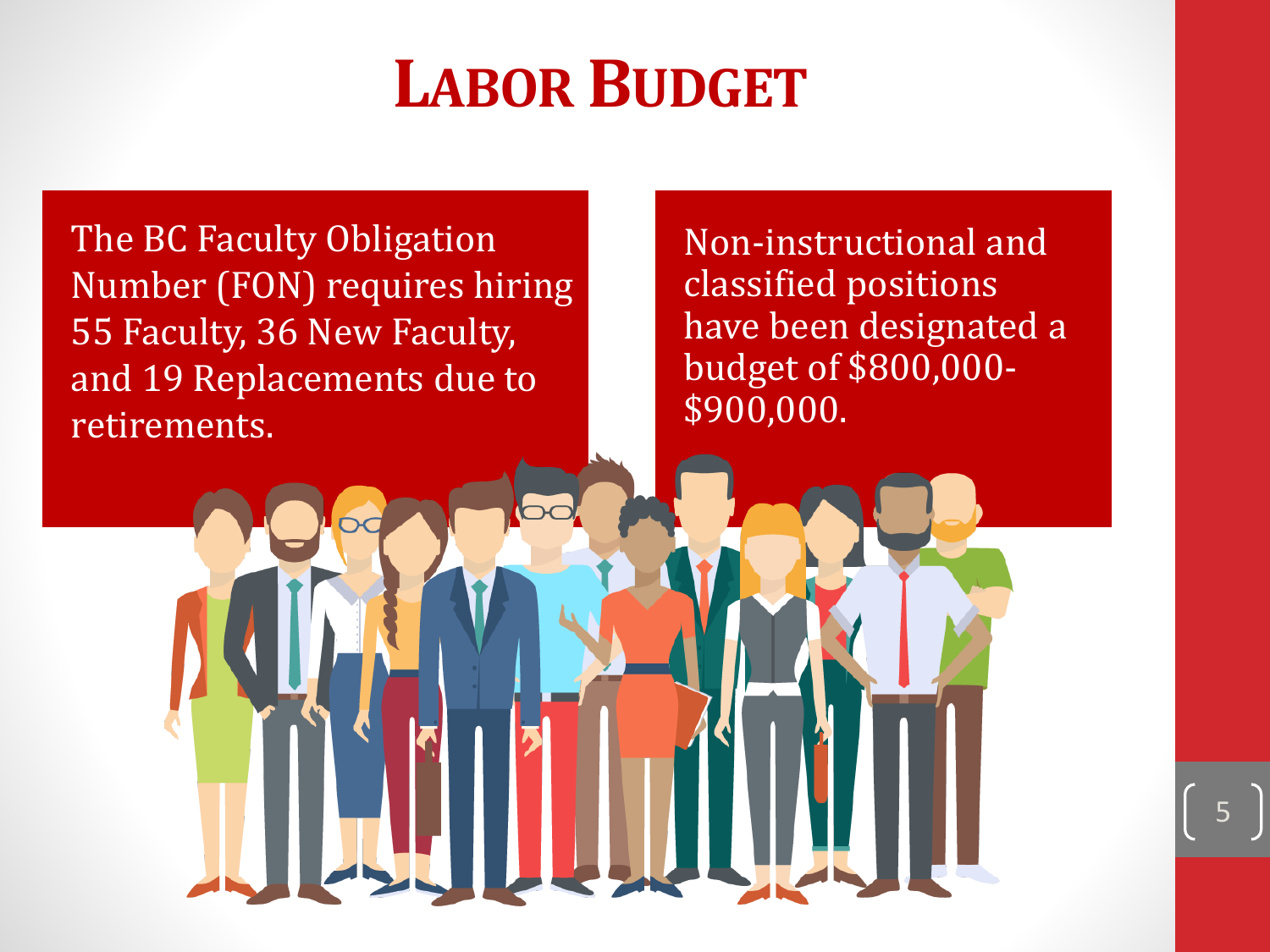## **FTES**

#### **BAKERSFIELD COLLEGE FULLTIME EQUIVALENT STUDENTS (FTES) OVERVIEW**

#### FTES 5 Year Projection

| <b>Fiscal Period</b> | 2015-16 | 2016-17 | 2017-18 | 2018-19 | 2019-20 |
|----------------------|---------|---------|---------|---------|---------|
| <b>FTES</b>          | 14,837  | 15,879  | 16,038  | 16,038  | 16,038  |
| <b>FTES Increase</b> | 959     | 1,042   | 159     |         |         |
| Growth %             | $6.9\%$ | $7.0\%$ | 1.0%    | $0\%$   | $0\%$   |

#### Previous FTES 5 Year Trend

| <b>Fiscal Period</b> | 2010-11 | $ 2011 - 12 $ | 2012-13 | 2013-14 | 2014-15 |
|----------------------|---------|---------------|---------|---------|---------|
| <b>FTES</b>          | 13,158  | 12,152        | 12,187  | 12,762  | 13,878  |
| <b>FTES Increase</b> | (436)   | (1,006)       | 35      | 575     | 1,116   |
| Growth %             | $3.4\%$ | $(7.6\%)$     | $0.3\%$ | 4.7%    | 8.7%    |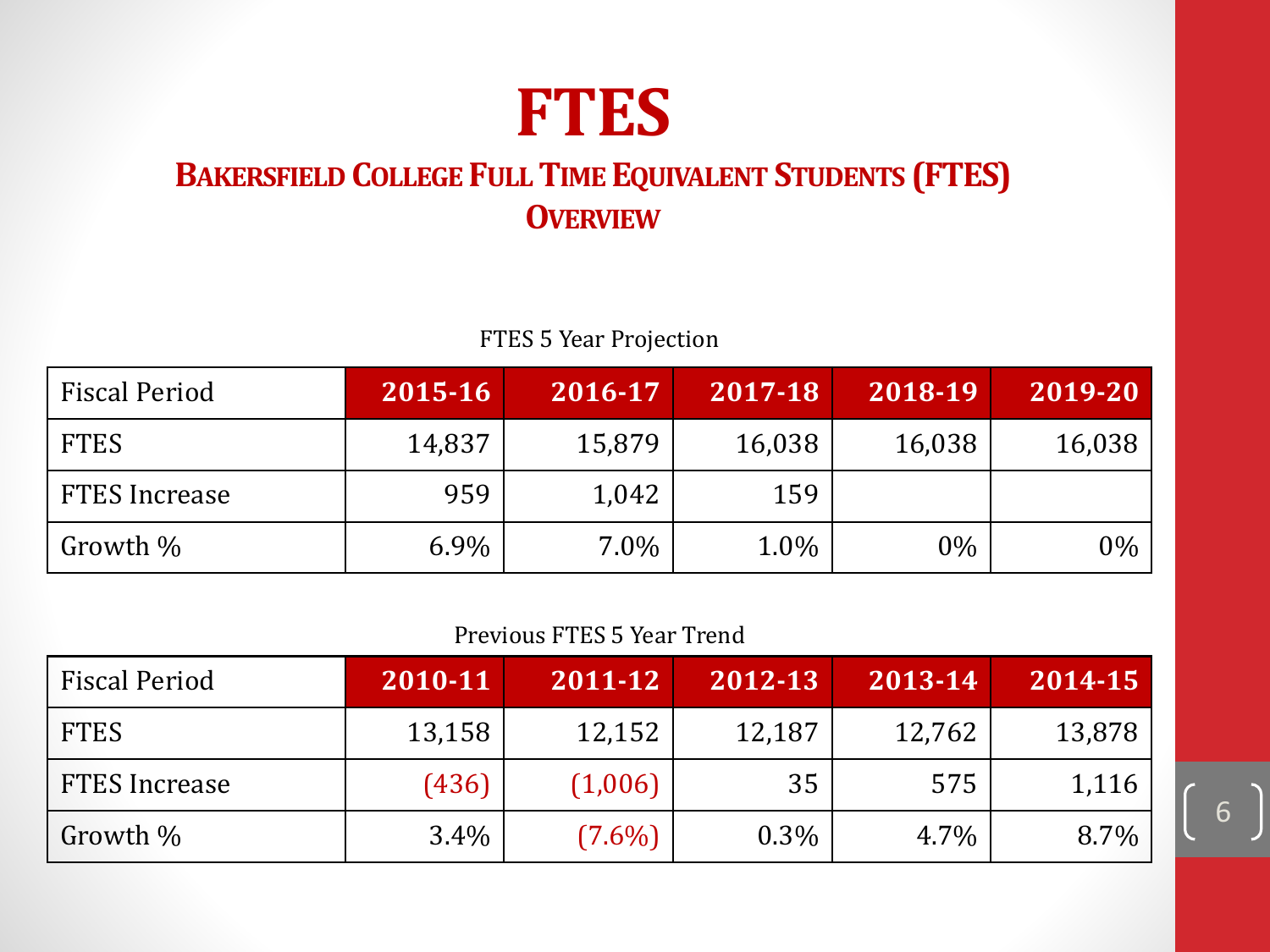

#### **HISTORICALREVIEW OFBC'S50% RATIO \*\***

| 2010   | 2011   | 2012   | 2013   |
|--------|--------|--------|--------|
| 63.53% | 66.07% | 66.08% | 66.74% |
| 2014   | 2015   | 2016   | 2017   |
| 63.66% | 65.32% | 65.71% | 64.59% |



7

\*\*Ratios are before the District Office Chargeback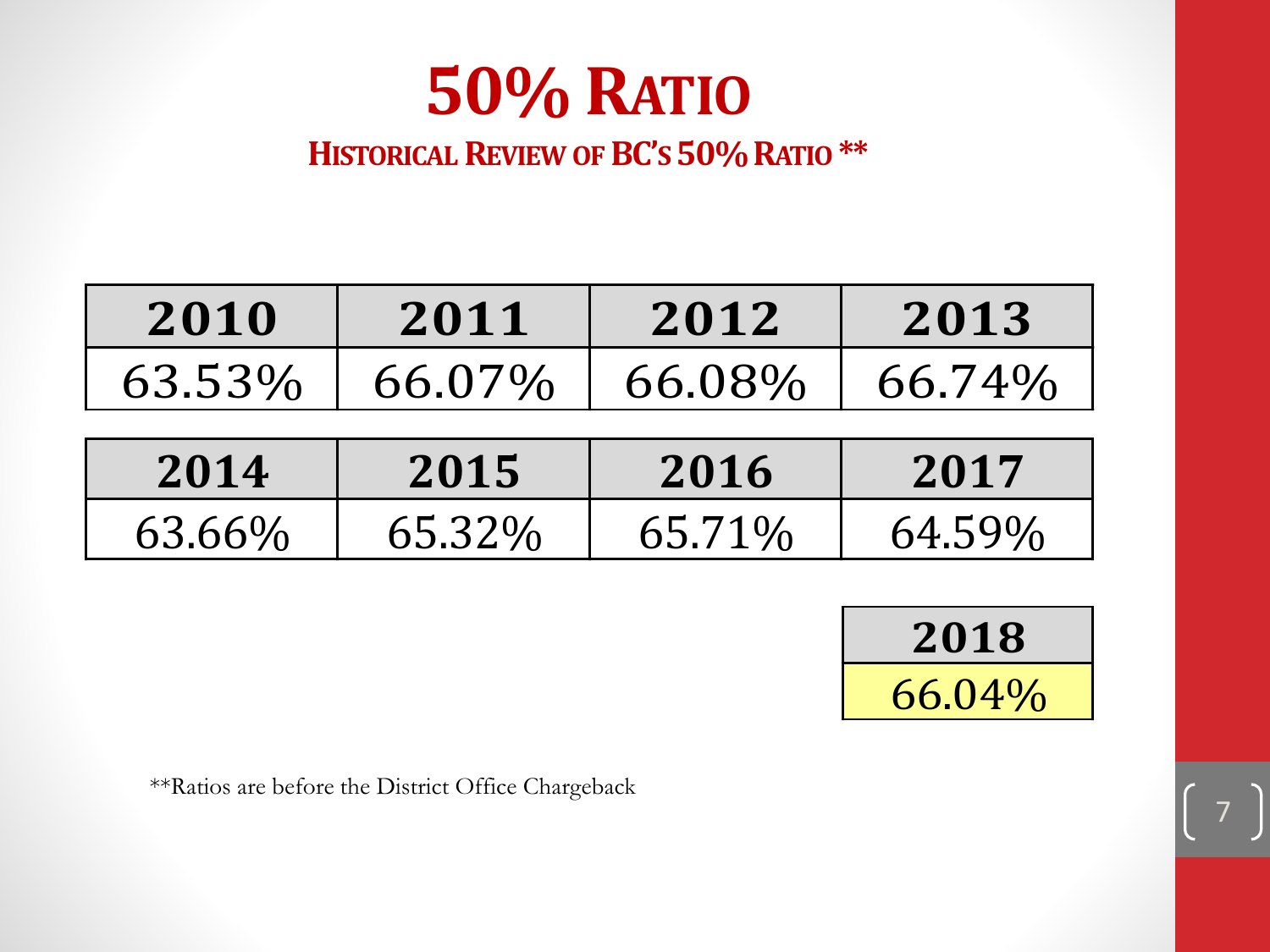# **RESERVE OVERVIEW**

**BAKERSFIELD COLLEGERESERVEOVERVIEW**

| <b>Fiscal Period</b>      | 2013-2014 | 2014-2015   | 2015-2016 |
|---------------------------|-----------|-------------|-----------|
| Adopted Reserve (7910) GU | 1,957,271 | 4, 108, 342 | 5,849,905 |
| Banner Actual (7910) GU   | 4,310,514 | 4, 140, 592 | 4,928,374 |
| GU Reserve % of GU Budget |           |             |           |
| (Published Adopted)       | $2.87\%$  | $5.48\%$    | $7.00\%$  |

|                           | 2016-2017 | 2017-2018 |
|---------------------------|-----------|-----------|
| Adopted Reserve (7910) GU | 8,442,523 | 3,349,731 |
| Banner Actual (7910) GU   | 6,428,438 |           |
| GU Reserve % of GU Budget |           |           |
| (Published Adopted)       | 9.13%     | $3.56\%$  |
|                           | 6.95%     |           |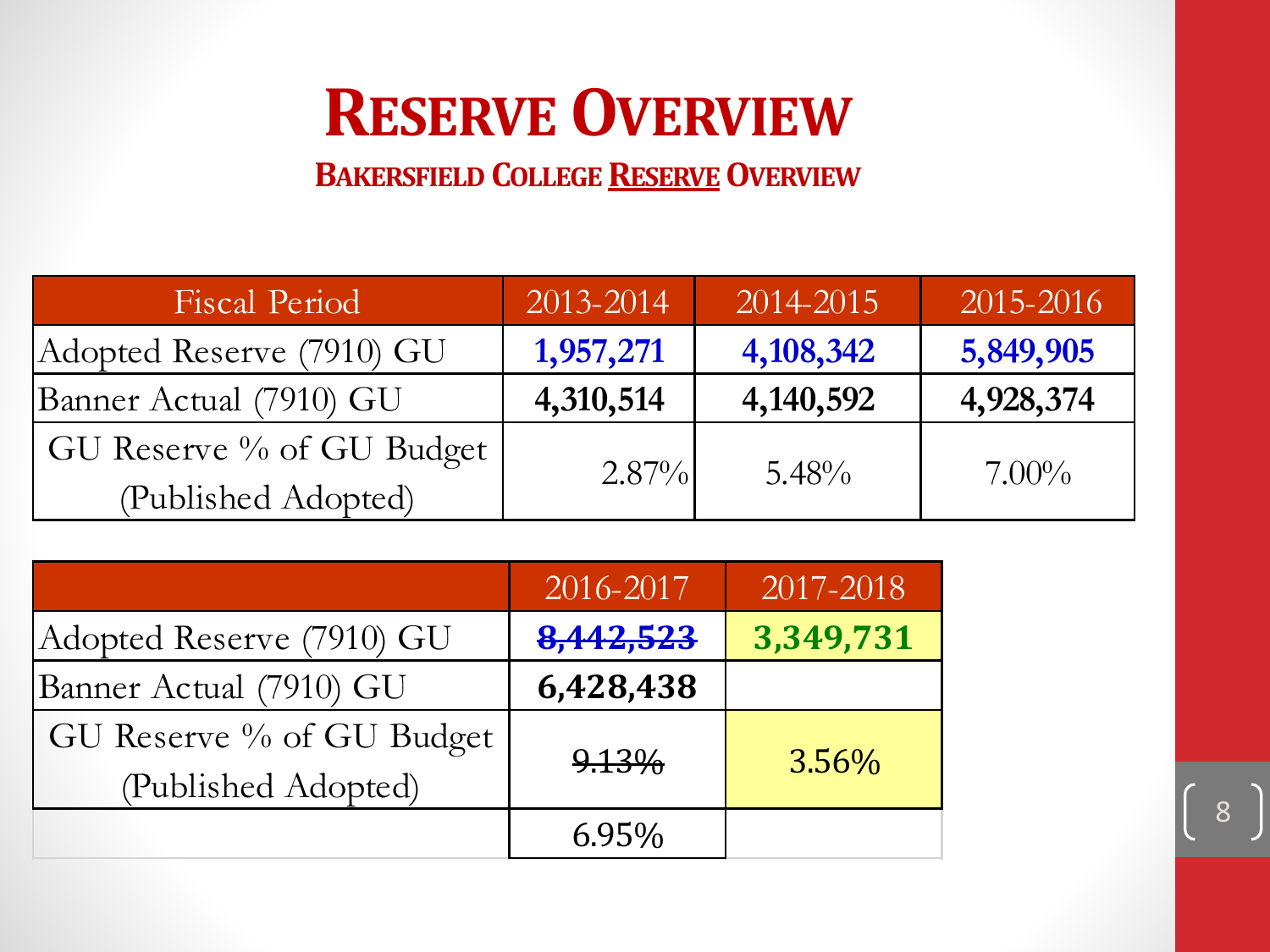#### **TENTATIVE BUDGETOPEN FORUM**



**Don Chrusciel** Vice President,

Finance and Administrative Services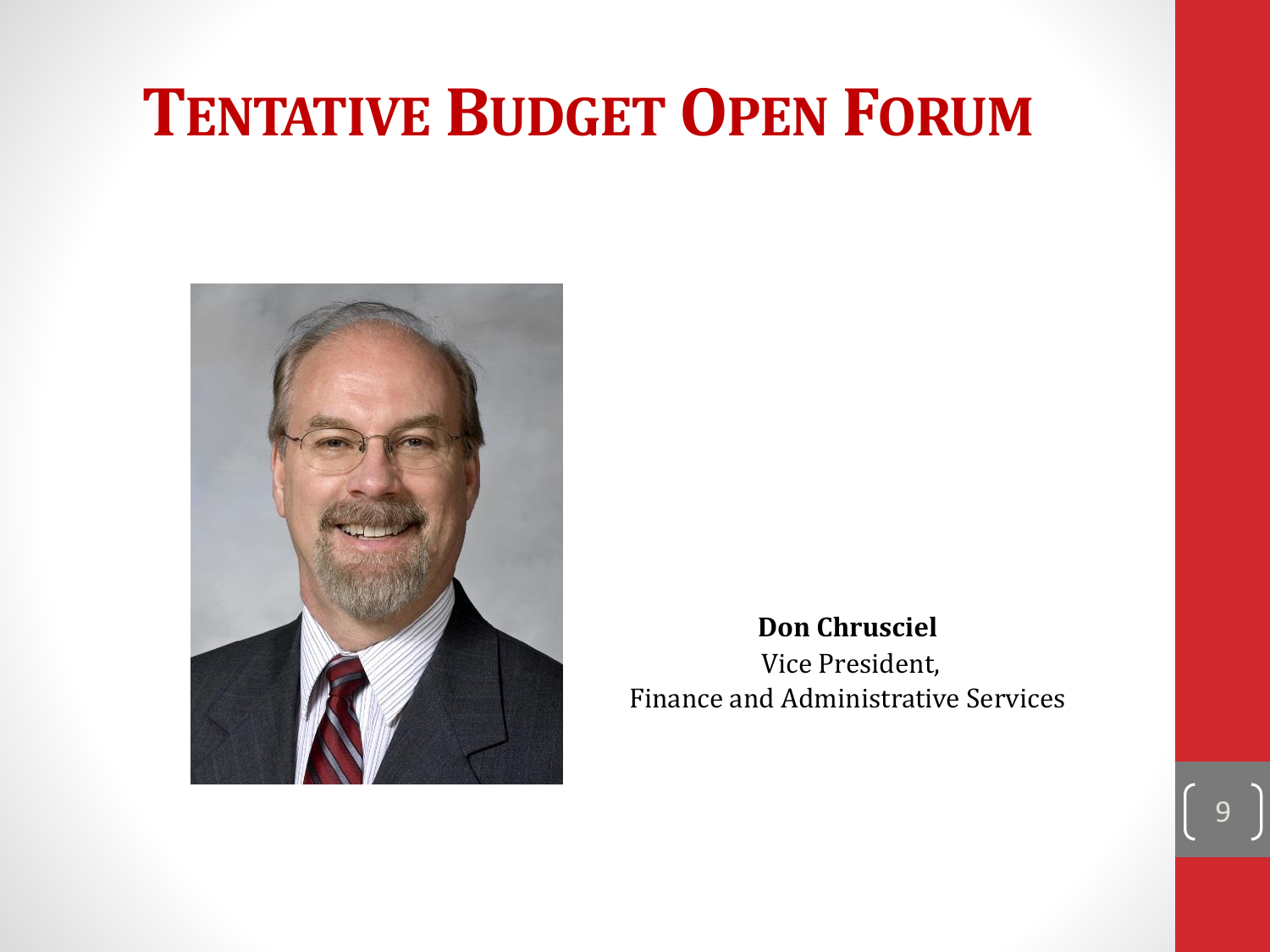# **ADOPTED BUDGET**

#### **LONGITUDINALREVIEW**

| <b>Fiscal Period</b>   | $2012 - 13$ | $2013 - 14$ | 2014-15   | $2015 - 16$               | 2016-17     |
|------------------------|-------------|-------------|-----------|---------------------------|-------------|
| <b>TOTAL BUDGET</b>    | 74,085,667  | 78,207,962  |           | 85, 243, 667 96, 537, 761 | 109,855,259 |
| (Published Adopted)    |             |             |           |                           |             |
| Total GU Budget        | 62,470,997  | 68,122,615  |           | 74,983,068 83,600,477     |             |
| (Published Adopted)    |             |             |           |                           | 92,452,895  |
| Adopted Reserve (7910) |             |             |           |                           |             |
| GU                     |             | 1,957,271   | 4,108,342 | 5,849,905                 | 8,442,523   |

| Fiscal Period                                 | 2012-13    | 2013-14      | 2014-15 | 2015-16               |
|-----------------------------------------------|------------|--------------|---------|-----------------------|
| <b>TOTAL BUDGET</b><br><b>YTD</b><br>(Banner) | 70,054,339 | 86,642,338   |         | 82,575,615 91,446,721 |
| <b>Total GU Budget</b><br>(Banner Adjusted)   | 65,094,405 | 72,396,404   |         | 75,573,666 84,202,133 |
| <b>Total GU Budget</b><br>(Banner YTD)        | 50,576,511 | 53, 635, 137 |         | 57,801,905 66,670,197 |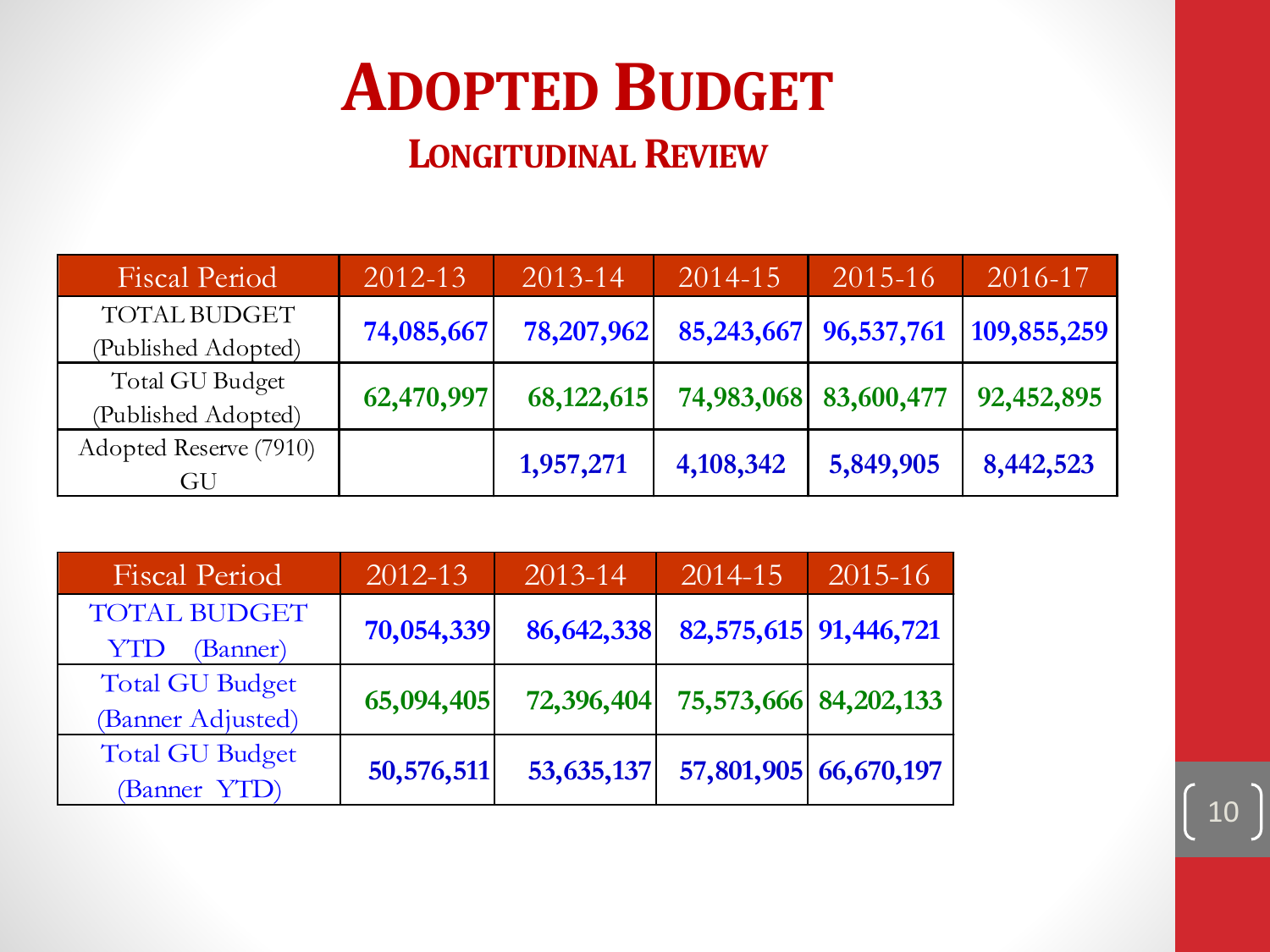## **PROPOSED TENTATIVE BUDGETS**

**Bakersfield College Proposed Tentative Budget Revenue**

| <b>Fiscal Period</b>      | 2016-17    | 2017-18    |
|---------------------------|------------|------------|
|                           | Adopted    | Tentative  |
| Projected Carryover       | 8,074,638  | 5,978,678  |
| <b>Base Allocation</b>    | 6,668,401  | 6,791,766  |
| <b>Budget Allocation</b>  | 76,192,238 | 79,734,347 |
| Local Revenue             | 1,652,209  | 1,563,637  |
| <b>Growth Allocation</b>  | 2,904,638  |            |
|                           |            |            |
| <b>TOTAL REVENUE</b>      | 92,452,895 | 94,068,428 |
| <b>Adjusted GU Budget</b> | 91,145,581 |            |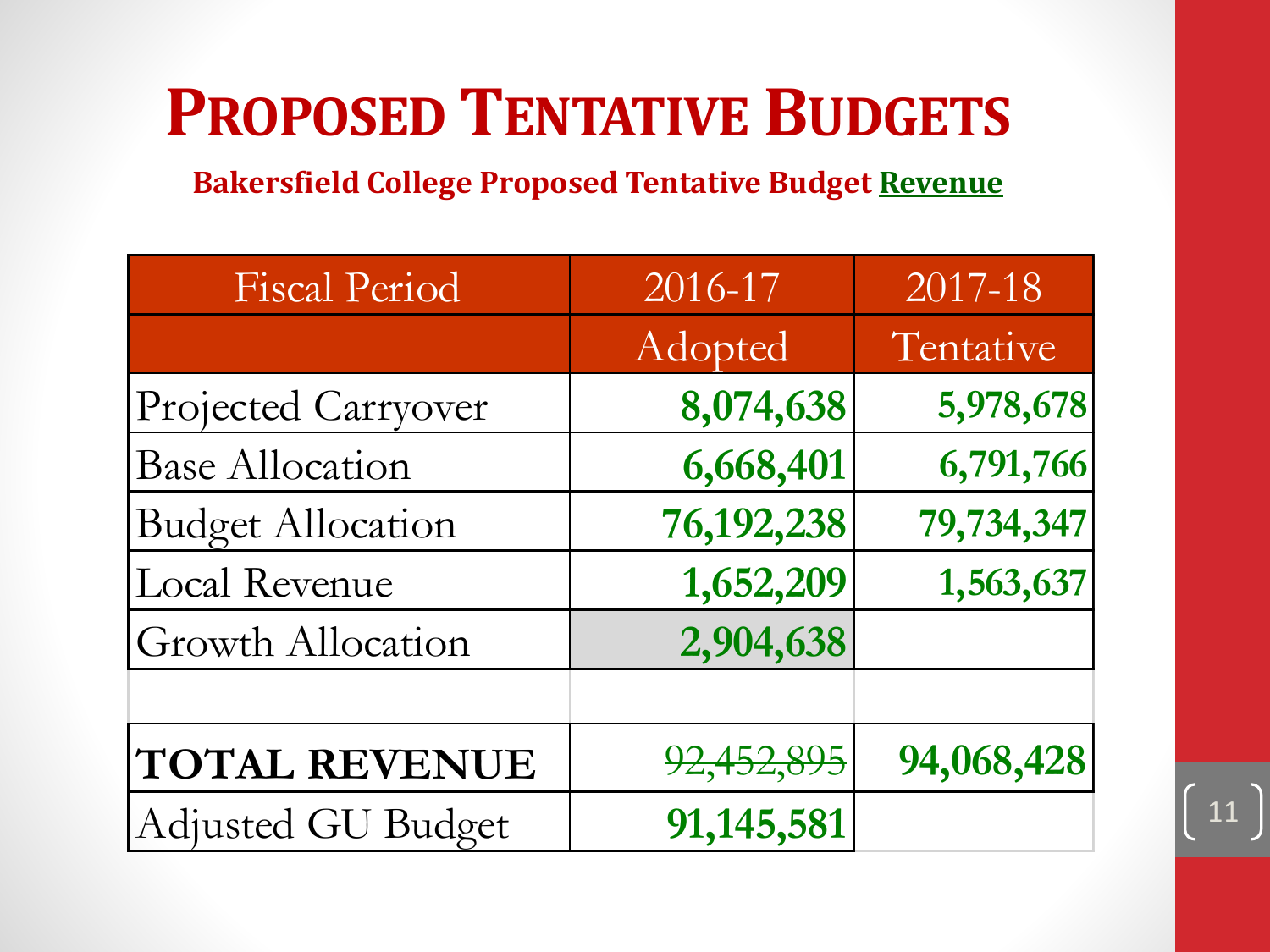# **PROPOSED TENTATIVE BUDGET**

**Bakersfield College Proposed Tentative Budget Expenses**

| <b>Fiscal Period</b> | 2016-17    | 2017-18    |
|----------------------|------------|------------|
|                      | Adopted    | Tentative  |
| Permanent Labor      | 49,444,810 | 55,206,330 |
| Non-Labor            | 17,178,400 | 17,369,297 |
| Chargebacks          | 17,414,316 | 18,053,399 |
| Reserve              | 8,442,523  | 3,439,402  |
|                      |            |            |
| <b>TOTAL REVENUE</b> | 92,452,895 | 94,068,428 |
| Adjusted GU Budget   | 91,145,581 |            |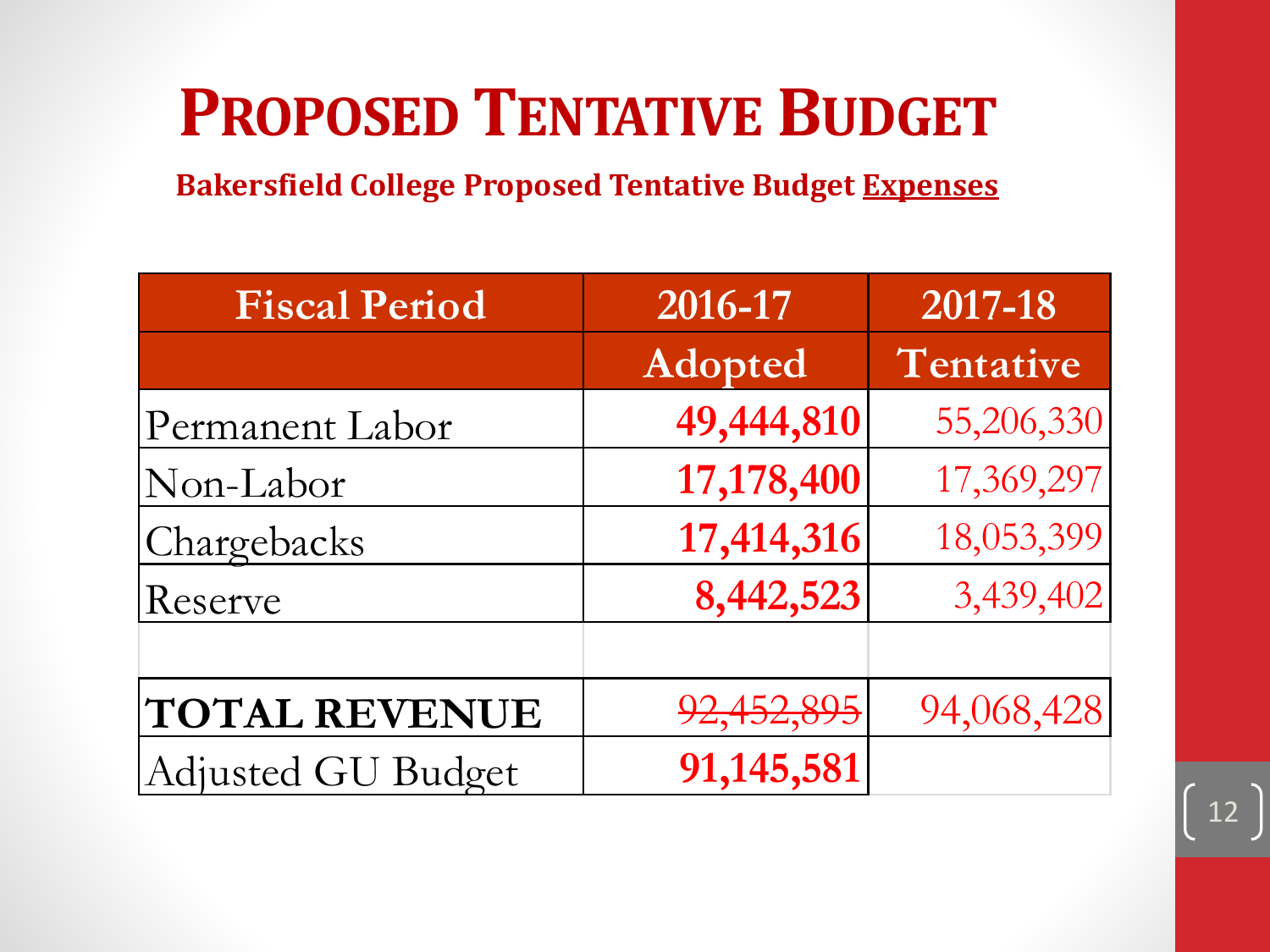## **PROPOSED TENTATIVE BUDGETS**

#### **Bakersfield College Restricted Programs**

| <b>Fiscal Period</b>    | 2015-16    | $2016 - 17*$ | 2017-18     |
|-------------------------|------------|--------------|-------------|
|                         |            |              | Tentative   |
| <b>TOTAL BUDGET</b>     | 96,537,761 | 109,855,259  | 124,073,371 |
| (Published Adopted)     |            |              |             |
| TOTAL RP BUDGET         |            |              |             |
| (Published Adopted)     | 11,931,995 | 16,899,264   | 25,724,738  |
| Total RP Budget (Banner |            |              |             |
| Adjusted)               | 18,773,438 | 21,261,055   |             |
| Total RP Budget (Banner |            |              |             |
|                         | 13,632,948 | 12, 154, 517 |             |

\* Banner information as of May 4, 2017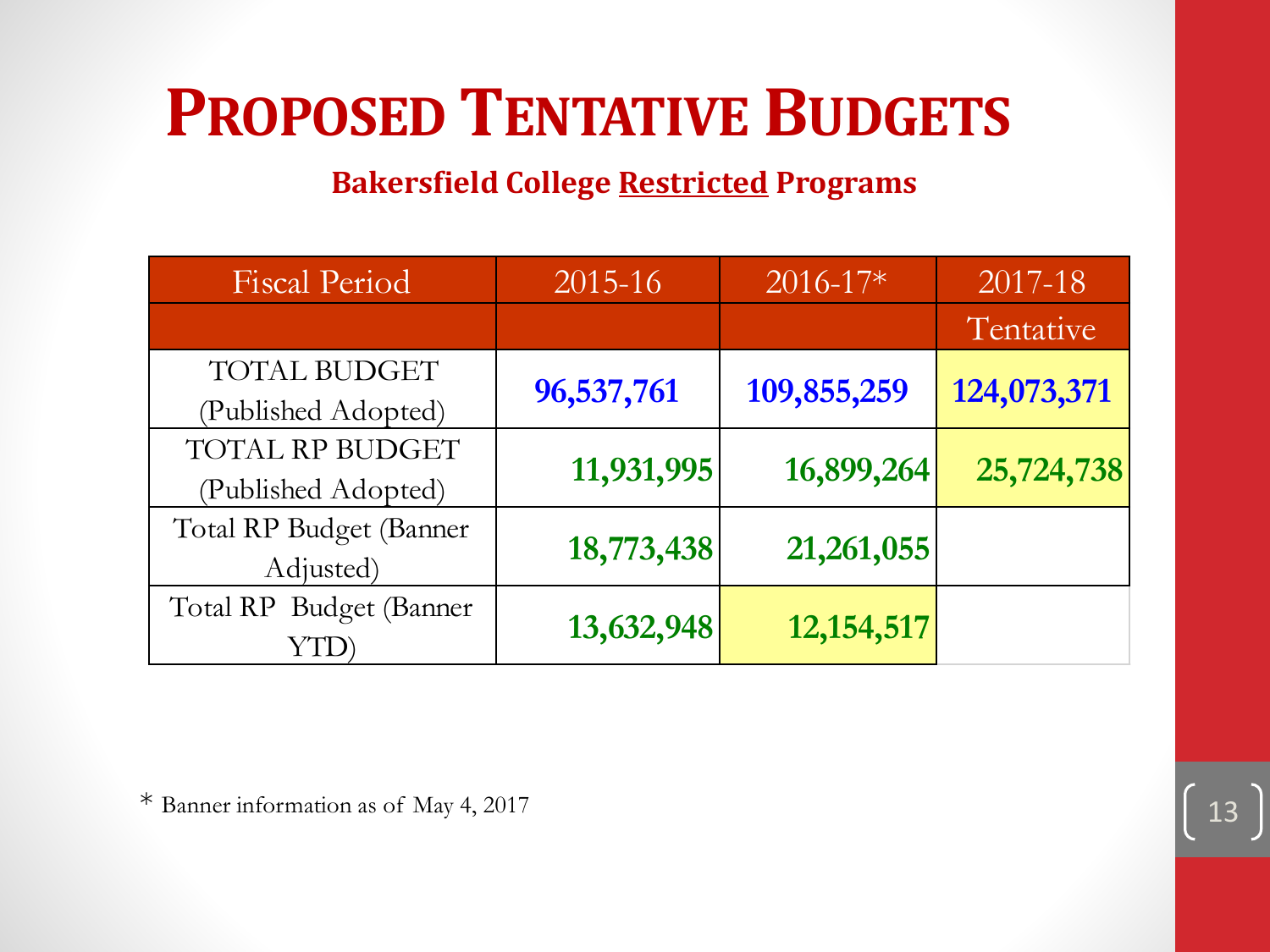#### **TENTATIVE BUDGETOPEN FORUM**



**Steven Holmes** Academic Senate President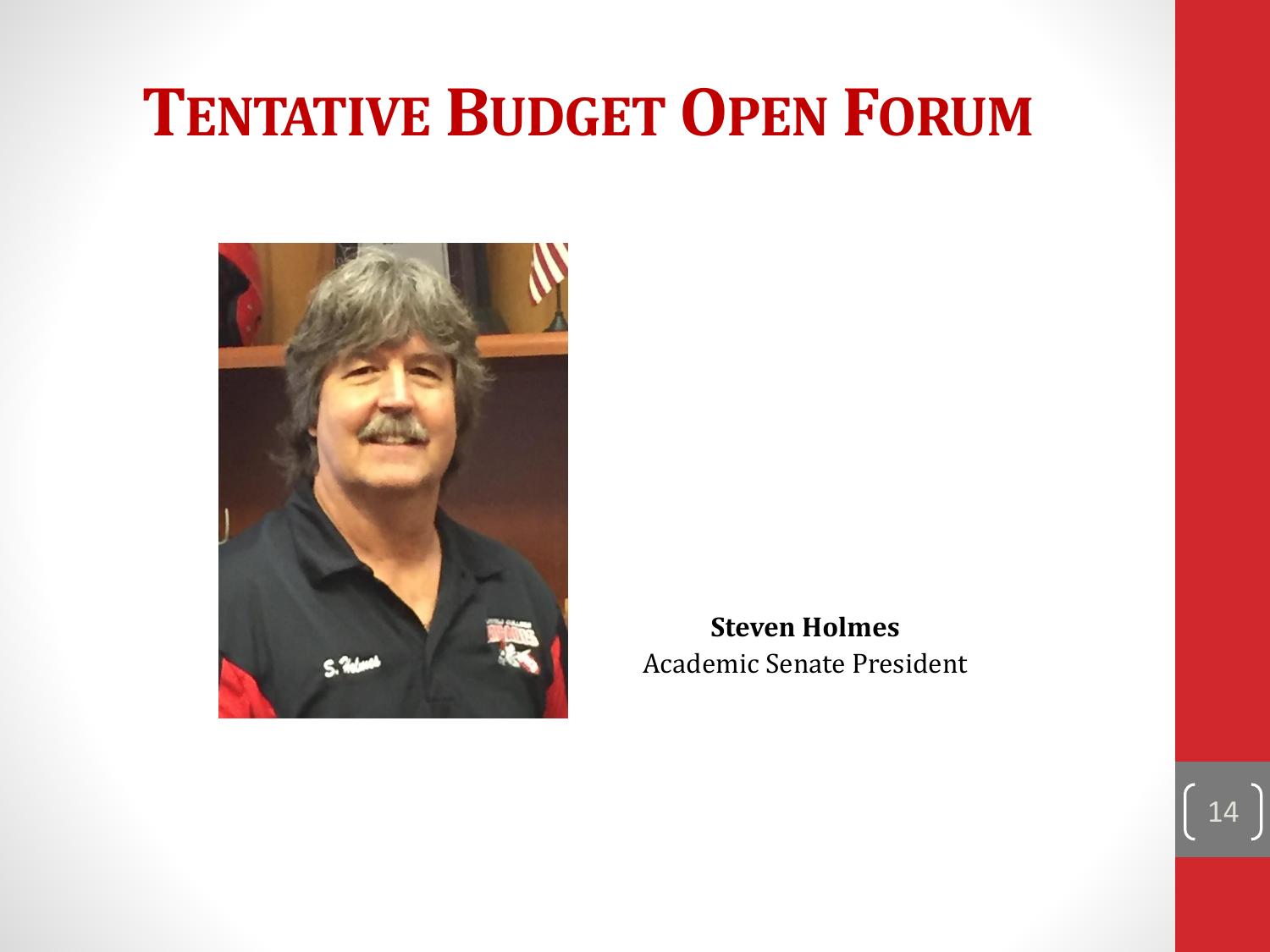# **BUDGET ALLOCATION MODEL COMMITTEE**

- District-wide Budget Committee
- Growth Allocations
- Cost Drivers for DO Chargeback Mechanism
- Banked FTES is allocated back to Colleges
- Reserves
- Stabilization Mechanism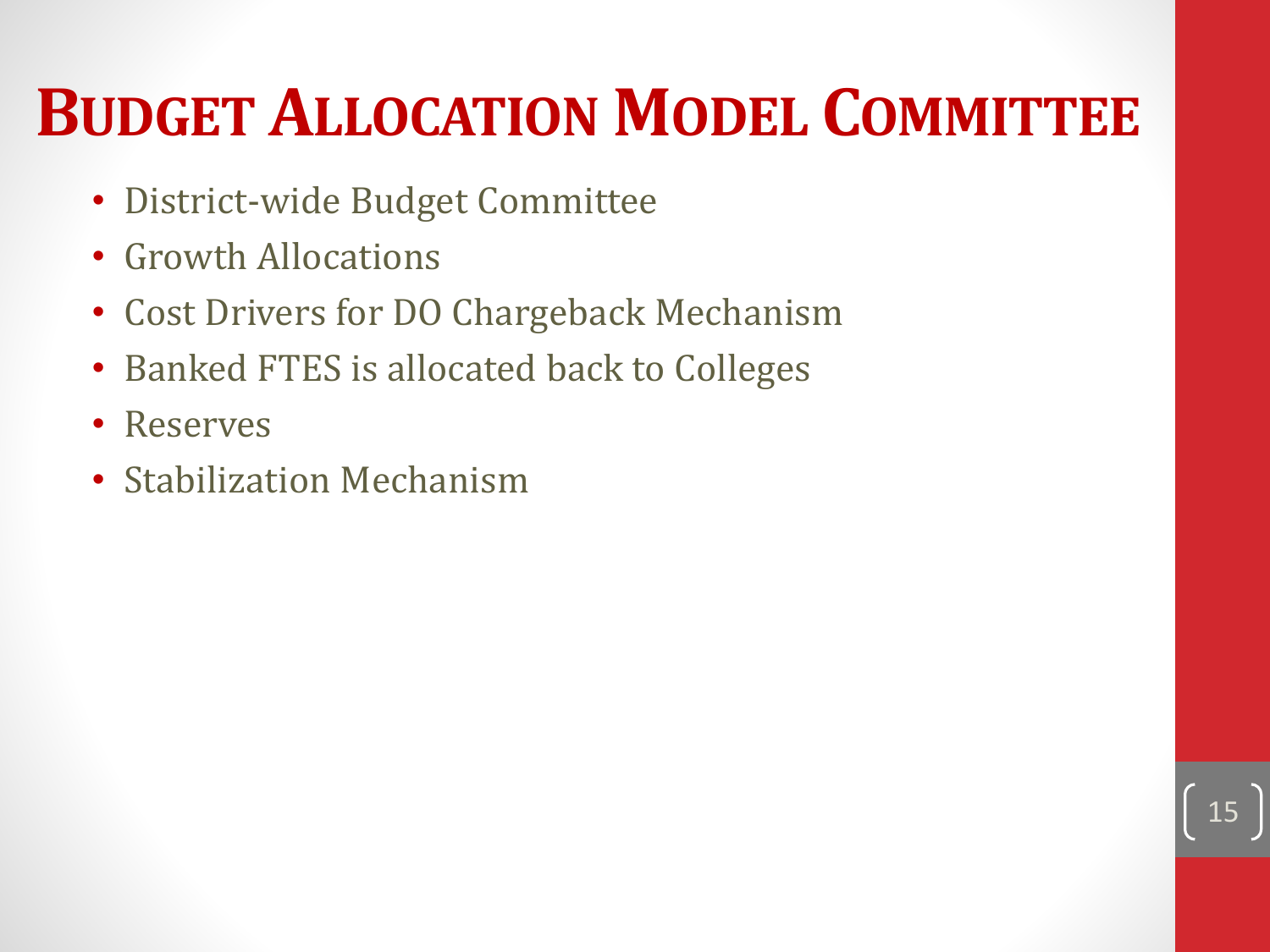# **QUESTIONS?**



**Sonya Christian** President



**Don Chrusciel** Vice President, Finance and Administrative Services

**Steven Holmes** Academic Senate President